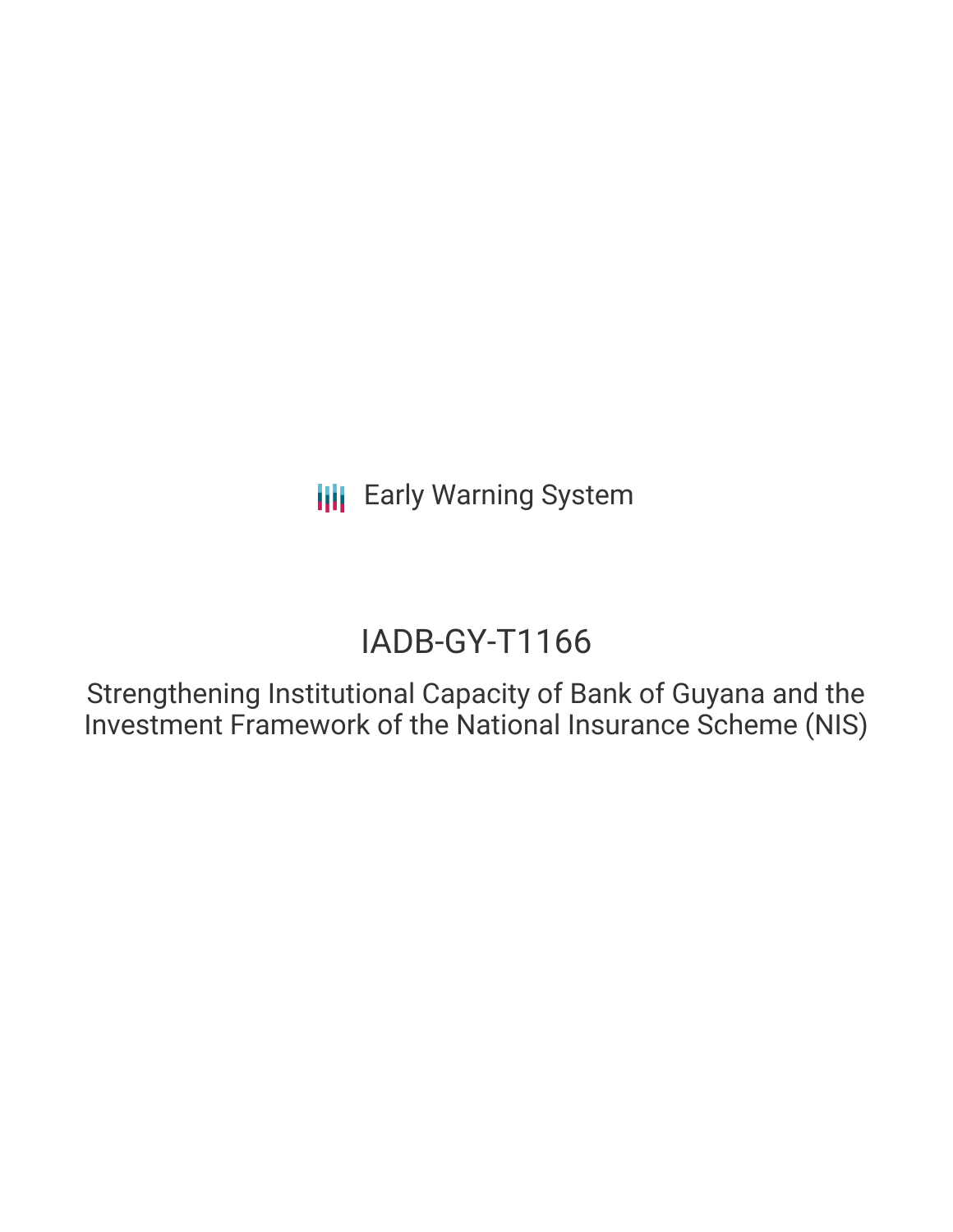

# Early Warning System

Strengthening Institutional Capacity of Bank of Guyana and the Investment Framework of the National Insurance Scheme (NIS)

### **Quick Facts**

| <b>Countries</b>               | Guyana                                 |
|--------------------------------|----------------------------------------|
| <b>Financial Institutions</b>  | Inter-American Development Bank (IADB) |
| <b>Status</b>                  | Approved                               |
| <b>Bank Risk Rating</b>        | C                                      |
| <b>Voting Date</b>             | 2019-12-13                             |
| <b>Borrower</b>                | Government of Guyana                   |
| <b>Sectors</b>                 | Energy, Finance, Technical Cooperation |
| <b>Investment Type(s)</b>      | Grant                                  |
| <b>Investment Amount (USD)</b> | $$0.70$ million                        |
| <b>Project Cost (USD)</b>      | \$0.70 million                         |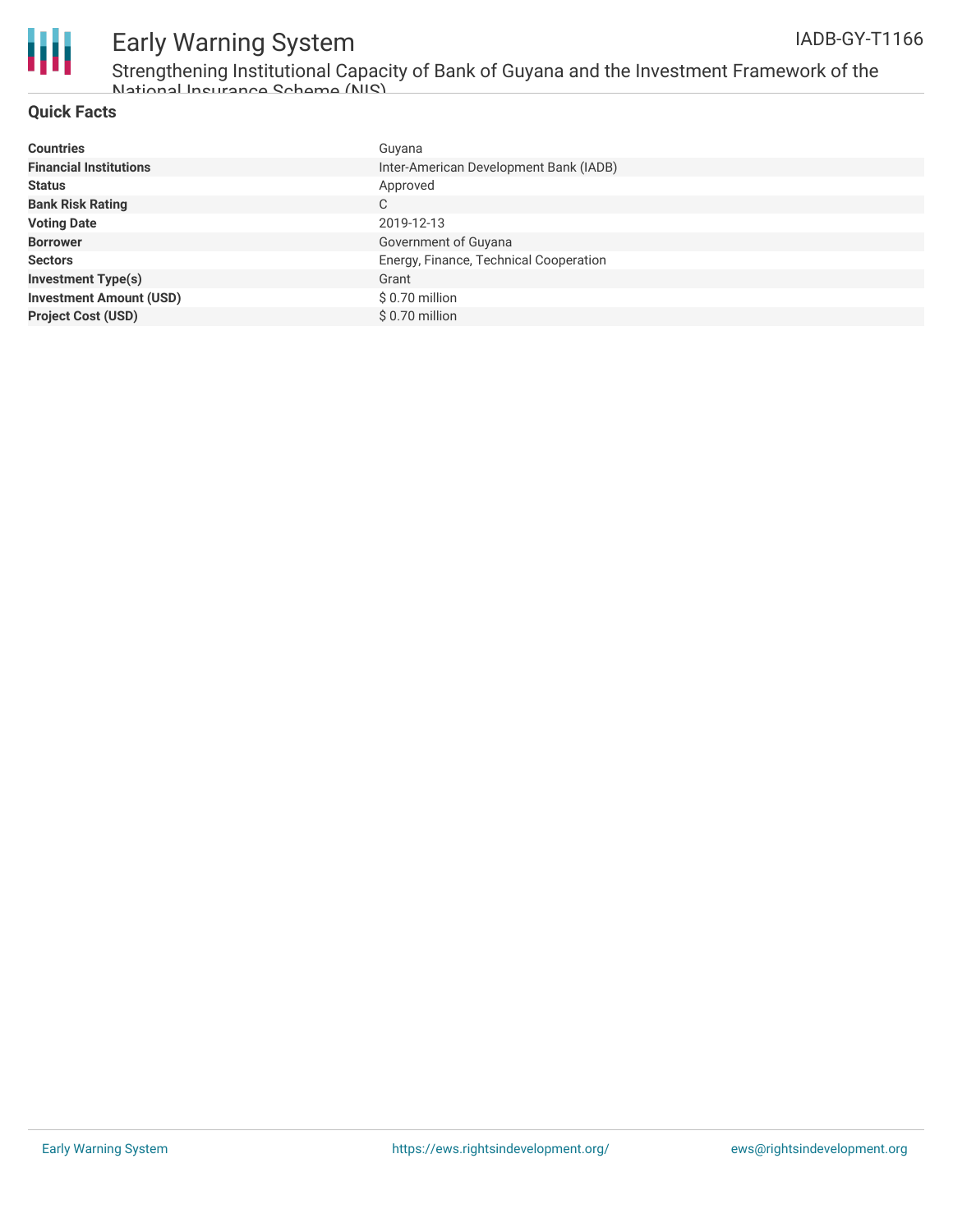

#### Early Warning System Strengthening Institutional Capacity of Bank of Guyana and the Investment Framework of the National Insurance Scheme (NIS) IADB-GY-T1166

### **Project Description**

To strengthen the institutional capacity of the Bank of Guyana in its research, analytical and modelling capabilities to incorporate oil and gas in the national accounts, balance of payments, monetary, exchange rate policies and inflation targeting. And to support the NIS in developing an investment policy framework with the requisite training of staff and a 10 year strategic plan.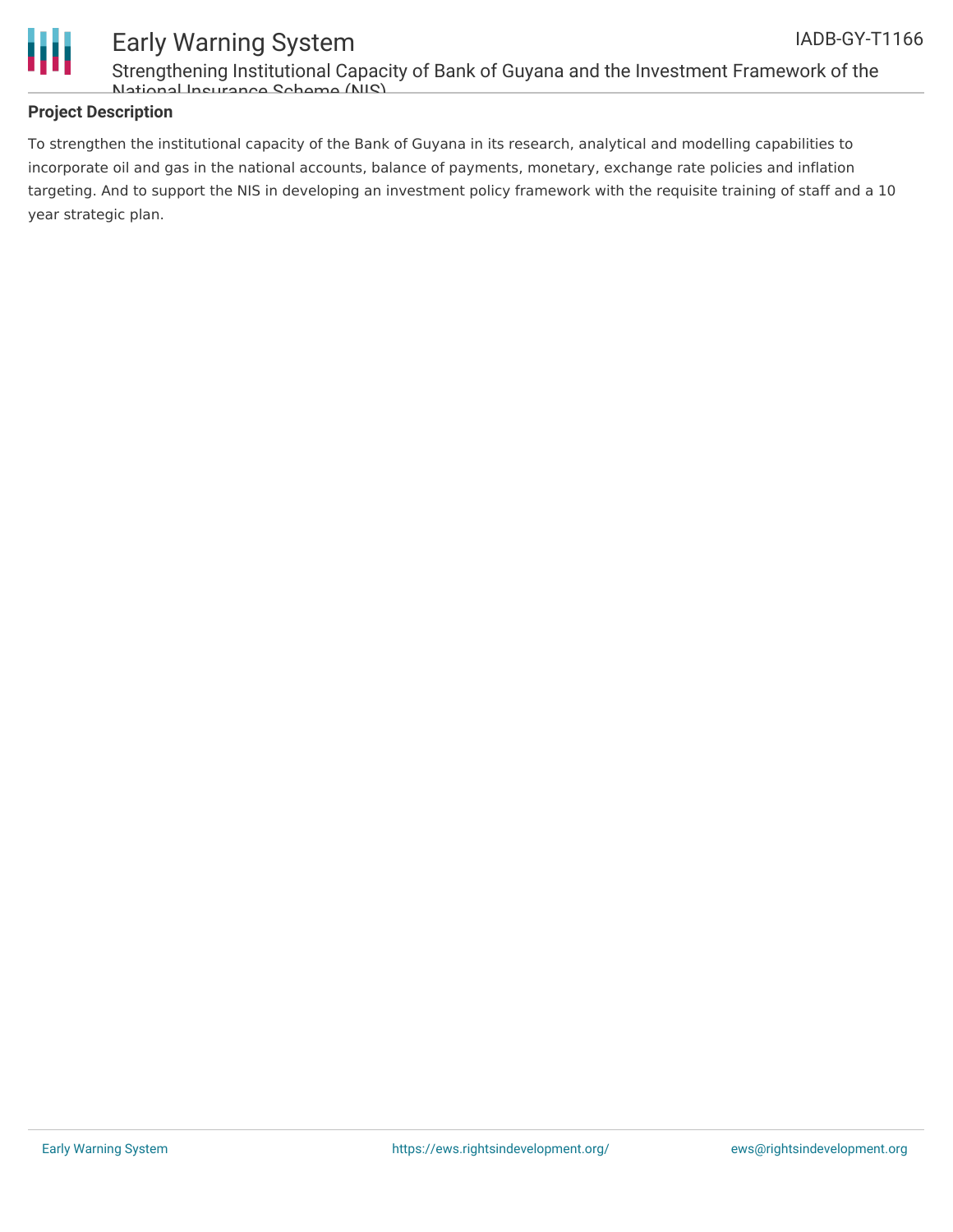

# Early Warning System

Strengthening Institutional Capacity of Bank of Guyana and the Investment Framework of the National Insurance Scheme (NIS)

### **Investment Description**

• Inter-American Development Bank (IADB)